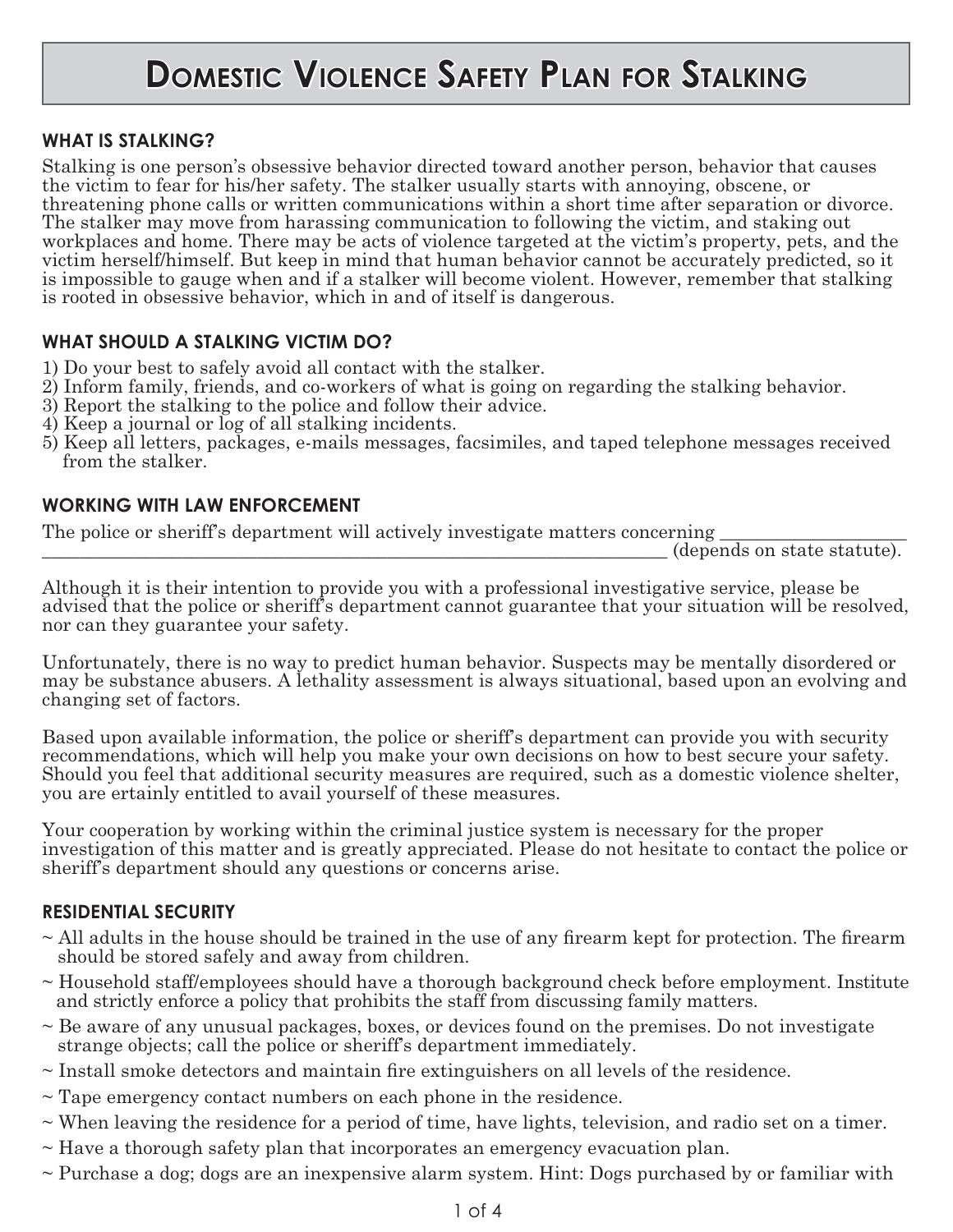the stalker provide no protection!

- $\sim$  Know the daily schedule/whereabouts of all family members.
- $\sim$  Accompany children to school or bus stops.
- $\sim$  Vary daily routines, such as your route to work, etc.
- $\sim$  Require identification from all servicepeople and salespeople before permitting them to enter the residence.
- $\sim$  Try to park in a secured area such as a garage when possible. Inform a trusted neighbor of the situation and provide her or him with a vehicle and suspect description.

## **SECURITY RECOMMENDATIONS**

- $\sim$  Be alert at all times for suspicious persons.
- ~ Positively identify persons before opening the door -- install wide-angle viewers in primary doors.
- $\sim$  Install a porch light at a height that discourages removal.
- $\sim$  Install dead-bolt locks on all outside doors. If keys are missing, replace all locks. You may want to replace all the locks regardless, assuming the stalker may have made a copy of the key(s).
- $\sim$  Keep the garage door locked at all times. Use an electric garage-door opener.
- $\sim$  Install floodlights around your residence that are on a timer or that have motion activation.
- ~ Trim shrubbery, especially away from doors and windows.
- $\sim$  Keep your fuse box locked. Have flashlights, candles, and lanterns throughout the house.
- $\sim$  Install a loud exterior alarm that can be activated from several places within the residence.
- ~ Maintain an unlisted phone number.
- $\sim$  Any written, e-mailed, or telephone threats should be treated as legitimate and the police or sheriff's department should be notified.
- $\sim$  Inform trusted neighbors of any anticipated vacation and/or business trips, and arrange for someone to pick up the mail, newspapers, etc.
- $\sim$  If residing in an apartment complex, provide the manager and security guard with a picture of the suspect.
- $\sim$  If you are considering purchasing a gun for your protection, weigh your decision based on these cautions:
	- 1. The offender may use it against you.
	- 2. Most people hesitate to shoot an intruder.
	- 3. There is potential for accidental injury, especially if you have children in the house.

*(You should consider taking handgun lessons to learn proper weapon handling, safety, and familiarity, as well as the legal aspects of deadly force. Some states may require this in order to purchase the handgun.)*

## **WORKPLACE SECURITY**

- $\sim$  If you have a security guard or agency, inform them of the situation and provide them with a photograph and a description of the suspect.
- ~ Have a secretary or co-worker screen calls.
- ~ Have a secretary or security screen all incoming mail and packages.
- $\sim$  Be aware of people following you to and from work.
- $\sim$  Do not accept any packages unless you personally ordered them.
- $\sim$  Central reception should handle all visitors and packages.
- $\sim$  Office staff should be aware of the situation so they are alert to suspicious people, parcels, or packages.
- $\sim$  Establish lock-and-key control: Change locks if the keys of terminated employees are unaccounted for.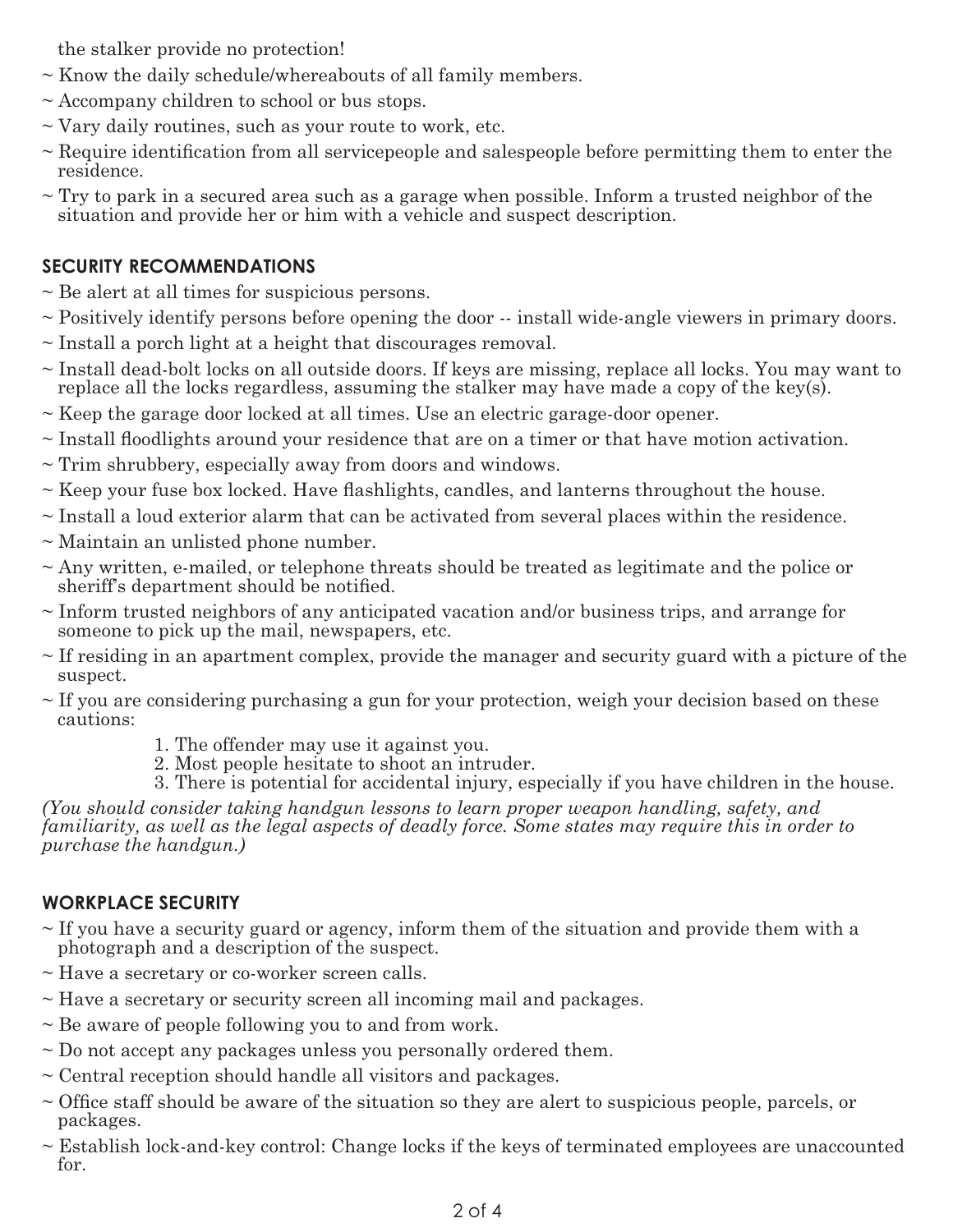- $\sim$  Park in a secured area if possible.
- $\sim$  Have your name removed from your reserved parking spot, if applicable.

## **PERSONAL SECURITY**

- $\sim$  Obtain a mailbox address and file a change of address with the Post Office.
- $\sim$  Send a note to friends, businesses, etc., giving them your new address and requesting that they remove your old address from their files.
- ~ All current creditors should be given the new address and remove the old from their system.
- $\sim$  Obtain a new driver's license and file a change of address with the motor vehicle department,
- ~ Remove your home address from personal checks and business cards.
- ~ Destroy discarded mail.
- ~ Telephone lines can be installed in a location other than your residence and call forwarded to your home.
- ~ Place residential agreements in a trusted friend's or relative's name.
- $\sim$  Your name should not appear on service or delivery orders to the residence.
- $\sim$  Record activities such as vandalism or property damage.
- $\sim$  Keep a log of the stalker's activities.
- ~ Leaving a violent relationship is oftentimes dangerous and a safety plan is necessary.
- ~ Discuss with the police or sheriff's department whether you qualify for a protection order. (Protection orders, when properly enforced, enhance your safety and aid law enforcement in holding the offender accountable for his behavior.)

## WHAT IS A PROTECTION ORDER? (Consult state statute for specifics.)

- ~ Contact a shelter or district attorney for details on protection orders, the application process, and related details.
- $\sim$  A protection order is a paper signed by a judge to protect a victim from certain people who have battered or threatened them. In some states, protection orders are available against stalkers as well. The protection order may be able to be obtained without having a lawyer.
- ~ Persons abused by family or household members are eligible.
- ~ All courts can issue orders of protection.
- $\sim$  Typical process of obtaining the order:
	- Victim files petition with clerk of the court
	- Clerk provides forms and assistance
	- Emergency protection order is issued by judge at ex-parte hearing
	- Full hearing is held within 30 days; if continuance is necessary, the emergency protection order is extended for 30 days
	- Full order is issused after the hearing, is in place for one year, and can be renewed

~ Possible terms of the order:

- Enjoin from abuse, harassment, direct, or indirect contact
- Stay away orders
- Award possession of the residence
- Temporary child custody and visitation arrangements
- Payment of shelter costs
- Awarding custody of property
- Counseling
- $\sim$  The respondent (suspect) must be served before a full hearing can be held. Service is done by the sheriff or another law enforcement officer.